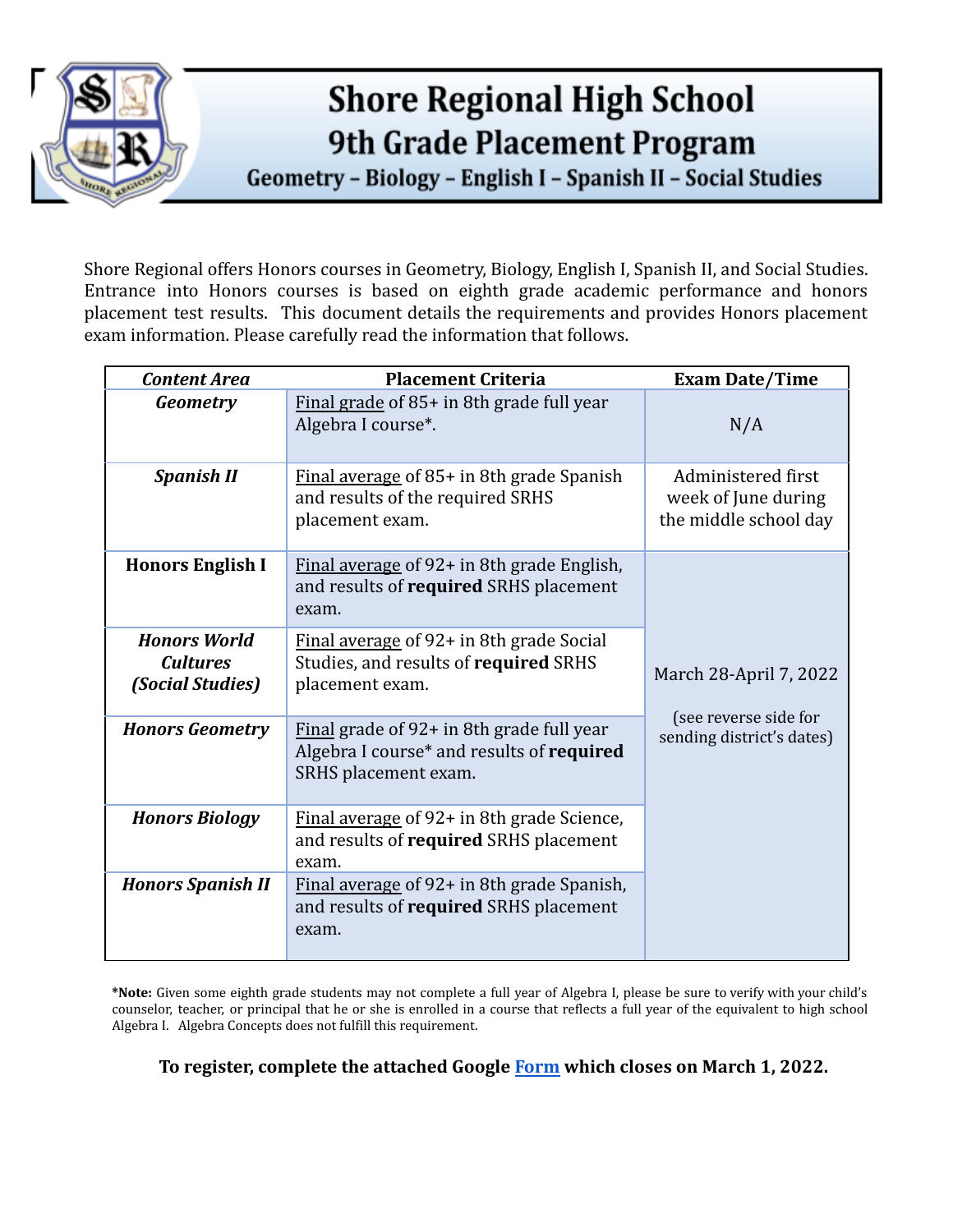## **How do I determine if my child should take a placement exam?**

Check the placement criteria listed on the reverse side of this document and/or consult with your child's current teacher for the content area to be tested. To assist you, curricula may be accessed through this website link: <http://www.shoreregional.org/domain/157>.

#### *Where are the exams administered and when?*

Exams will be administered at our middle schools according to the schedule below. Dates and times are subject to change to compliment the schools' schedules.. Students are required to remain in the testing room for the full testing period and may not leave early. Students participating in two consecutive exams are encouraged to bring a snack to enjoy in-between the testing sessions.

|                                   | <b>Honors</b><br>English       | <b>Honors</b><br>World<br><b>Cultures</b> | <b>Honors</b><br><b>Spanish II</b> | <b>Honors</b><br>Geometry  | <b>Honors</b><br><b>Biology</b> |
|-----------------------------------|--------------------------------|-------------------------------------------|------------------------------------|----------------------------|---------------------------------|
| <b>Monmouth</b><br><b>Beach</b>   | March 28,<br>2022<br>$8:30$ AM | March 28,<br>2022<br>$10:00$ AM           | March 30,<br>2022<br>$1:00$ PM     | April 5, 2022<br>$8:30$ AM | April 5, 2022<br>10:00 AM       |
| <b>Oceanport</b>                  | March 30,<br>2022<br>8:30 AM   | March 30,<br>2022<br>10:00 AM             | March 29,<br>2022<br>$1:00$ PM     | April 4, 2022<br>$8:30$ AM | April 4, 2022<br>10:00 AM       |
| <b>West Long</b><br><b>Branch</b> | March 29,<br>2022<br>8:30 AM   | March 29,<br>2022<br>10:00 AM             | March 31,<br>2022<br>$1:20$ PM     | April 7, 2022<br>8:30 AM   | April 7, 2022<br>$10:00$ AM     |

#### Exam Dates and Locations

## *What if there is inclement weather?*

In the event of inclement weather which closes schools, the test will be rescheduled.

## *What if my child is absent on the day of the exam(s)?*

A make-up session for each examination will be scheduled and communicated to registered students.

#### *How do I register my child for a placement exam or series of exams?*

Complete the attached Google [Form](https://docs.google.com/forms/d/e/1FAIpQLScjdMgXb3XDvYIiw-HynNXsU4wUwJP7UVAF1SwGCrKiBSVodQ/viewform?usp=sf_link) which closes on March 15, 2022.

#### *What should my child bring to the exam?*

1. Two #2 pencils.

- 2. A book to read should he or she finish testing early.
- 3. A calculator for the Honors Geometry exam.

4. Students participating in two consecutive tests are encouraged to bring a snack to enjoy in-between testing.

#### *How are the exam results shared?*

Written notification of all Honors placements are mailed to parents/guardians in July of 2022.

## *What if I have an additional question(s)?*

For more information, please reference the Academics tab and on the Shore Regional High School home page or utilize this link: [\(https://www.shoreregional.org/domain/22\)](https://www.shoreregional.org/domain/22) Also, feel free contact the Shore